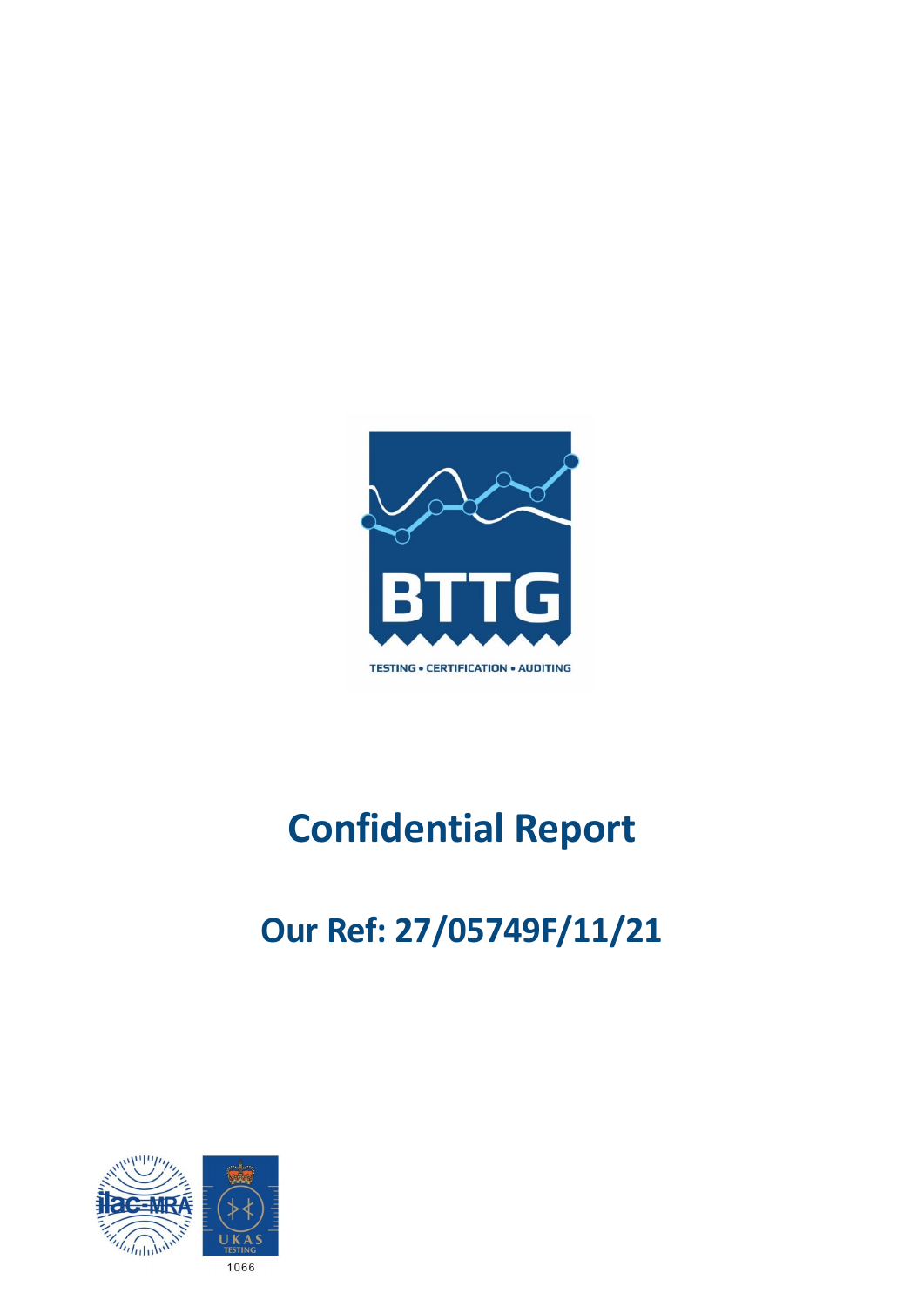

subcontracted test, UKAS accredited

\*\* subcontracted test, EN ISO/IEC 17025 accredited

not UKAS accredited

Note: This report relates only to the samples submitted and as described in the report.

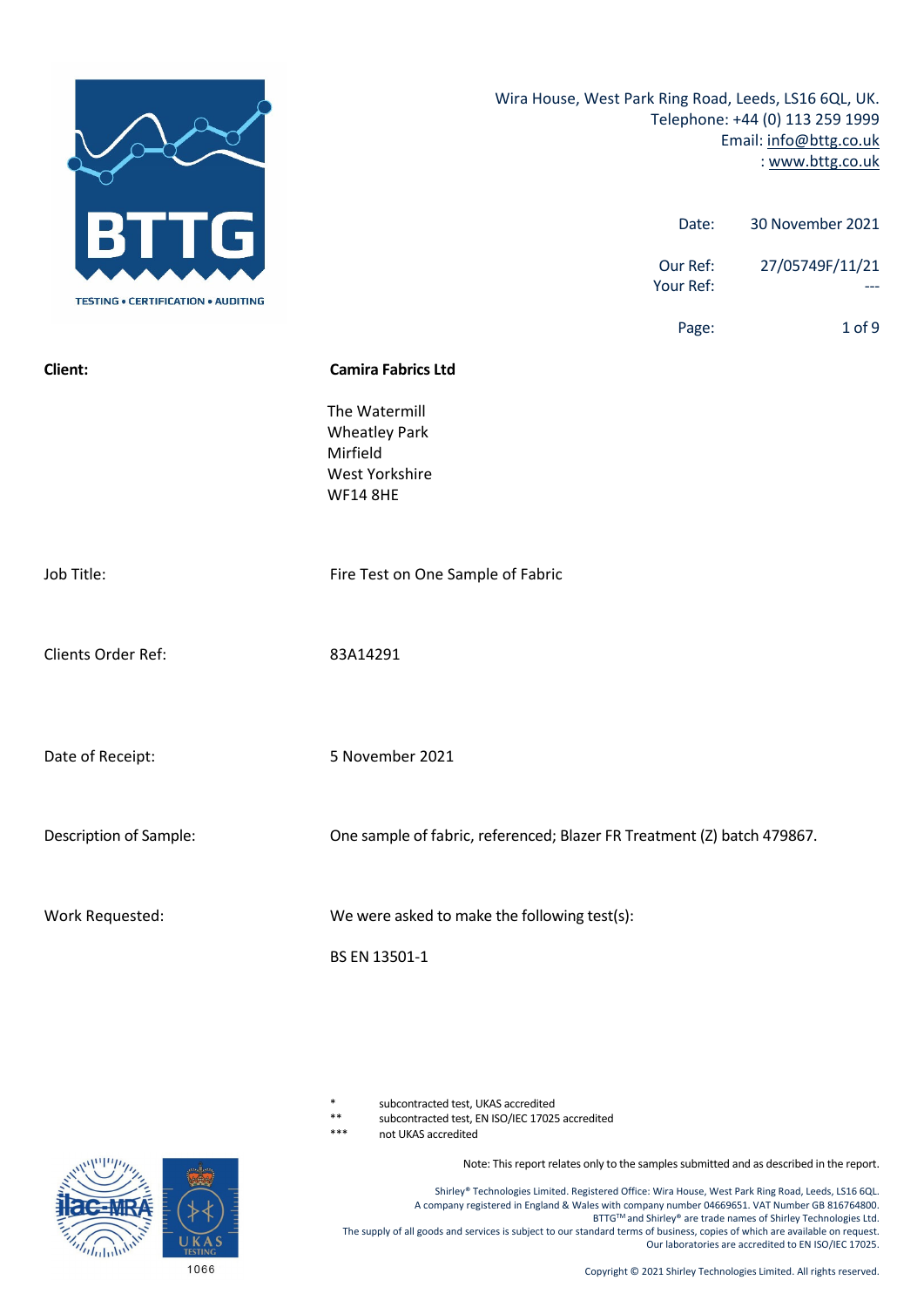

| 30 November 2021 | Date:                 |
|------------------|-----------------------|
| 27/05749F/11/21  | Our Ref:<br>Your Ref: |
| 2 of 9           | Page:                 |

**Client: Camira Fabrics Ltd**

# **FIRE TESTS ACCORDING TO BS EN ISO 11925‐2:2020 Reaction to fire tests – Ignitability of building products subjected to direct impingement of flame – Part 2 Single‐flame source test.**

**Date of Test: 24/11/21**

# **Conditioning**

Test specimens and filter paper conditioned as described in BS EN 13238:2010.

# **Procedure**

The sample was tested in accordance with BS EN ISO 11925‐2. The sponsor sampled the material and the specimens were cut to the dimensions stated.

Three length and three width specimens were prepared in accordance with the above standard. Specified filter paper was placed beneath the specimen holder and replaced between tests.

The specimens were mounted vertically in the specimen holder so that one end and both sides were enclosed with the exposed end 30mm from the end of the frame. The burner was inclined at an angle of 45º.

The flame height was set at 20 mm with the flame impinging on the specimen for 30 seconds on the centre line, 40 mm above the bottom edge .

A marker was placed 150 mm above the upper end of the burner and the time recorded when the flame tip reached the marker, if applicable. The following parameters were also recorded:‐

- 1. If ignition occurs
- 2. Presence of flaming debris, if applicable
- 3. Ignition of the filter paper, if applicable

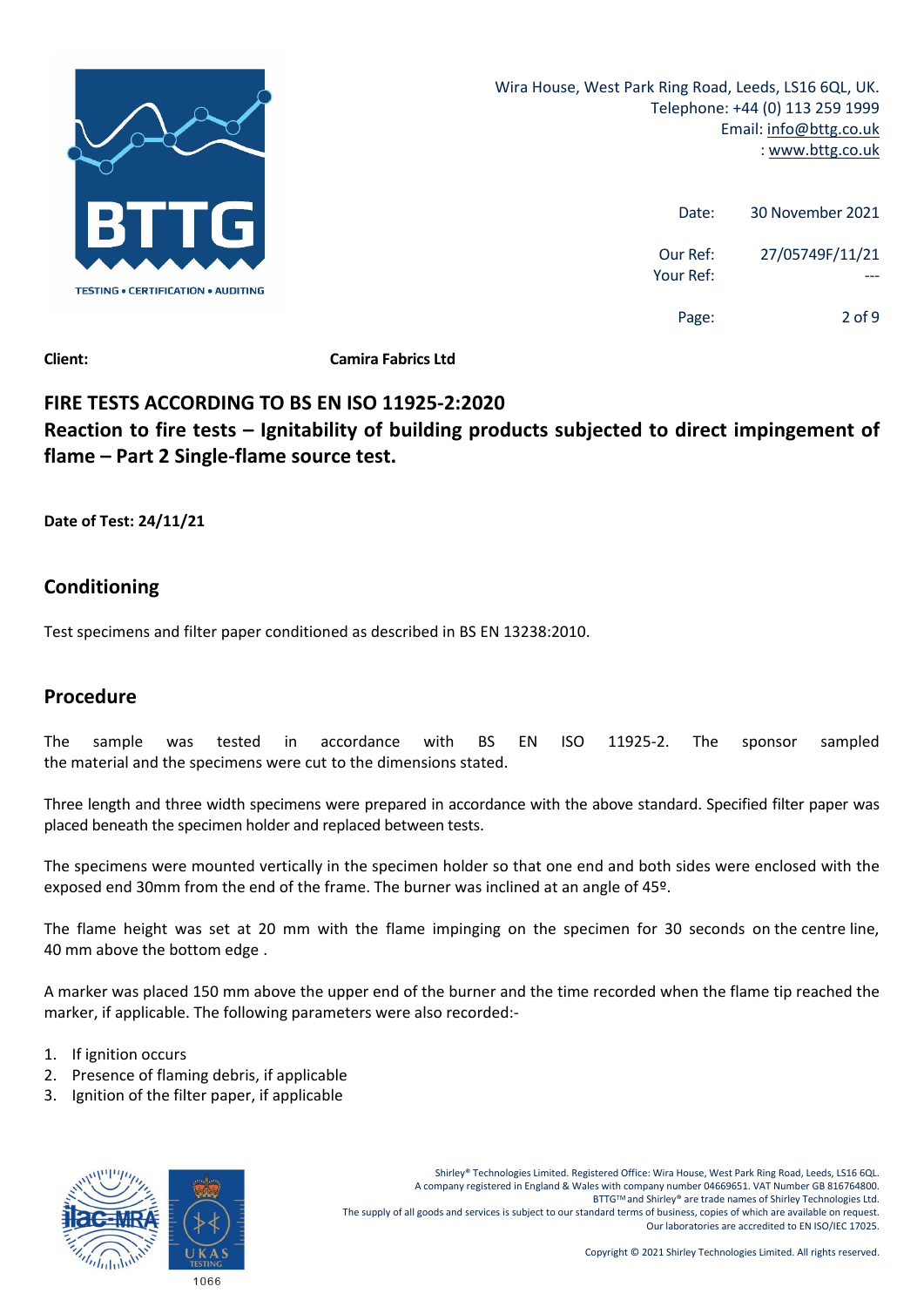

| 30 November 2021 | Date:                 |
|------------------|-----------------------|
| 27/05749F/11/21  | Our Ref:<br>Your Ref: |
| $3$ of 9         | Page:                 |

**Client: Camira Fabrics Ltd**

## **Duration of test**

For a flame application time of 30 seconds, the total test duration is 60 seconds after application of the flame.

# **Classification Criteria**

The samples were classified according to BS EN 13501‐1:2018 Fire classification of Construction Products and Building Elements: Part 1: Classification using Test Data from Reaction to Fire Tests.

For construction products excluding floorings to meet the performance criteria taken from Table 1:

| Classification | Classification Criteria (mean values) |
|----------------|---------------------------------------|
|                |                                       |
|                | $Fs \leq 150$ mm within 60 seconds    |
|                | <b>Fails Class E</b>                  |

| Classification | Classification criteria for flaming droplets |
|----------------|----------------------------------------------|
|                |                                              |
| <b>None</b>    | Pass = no ignition of paper                  |
| $d-2$          | Fail = Ignition of paper                     |

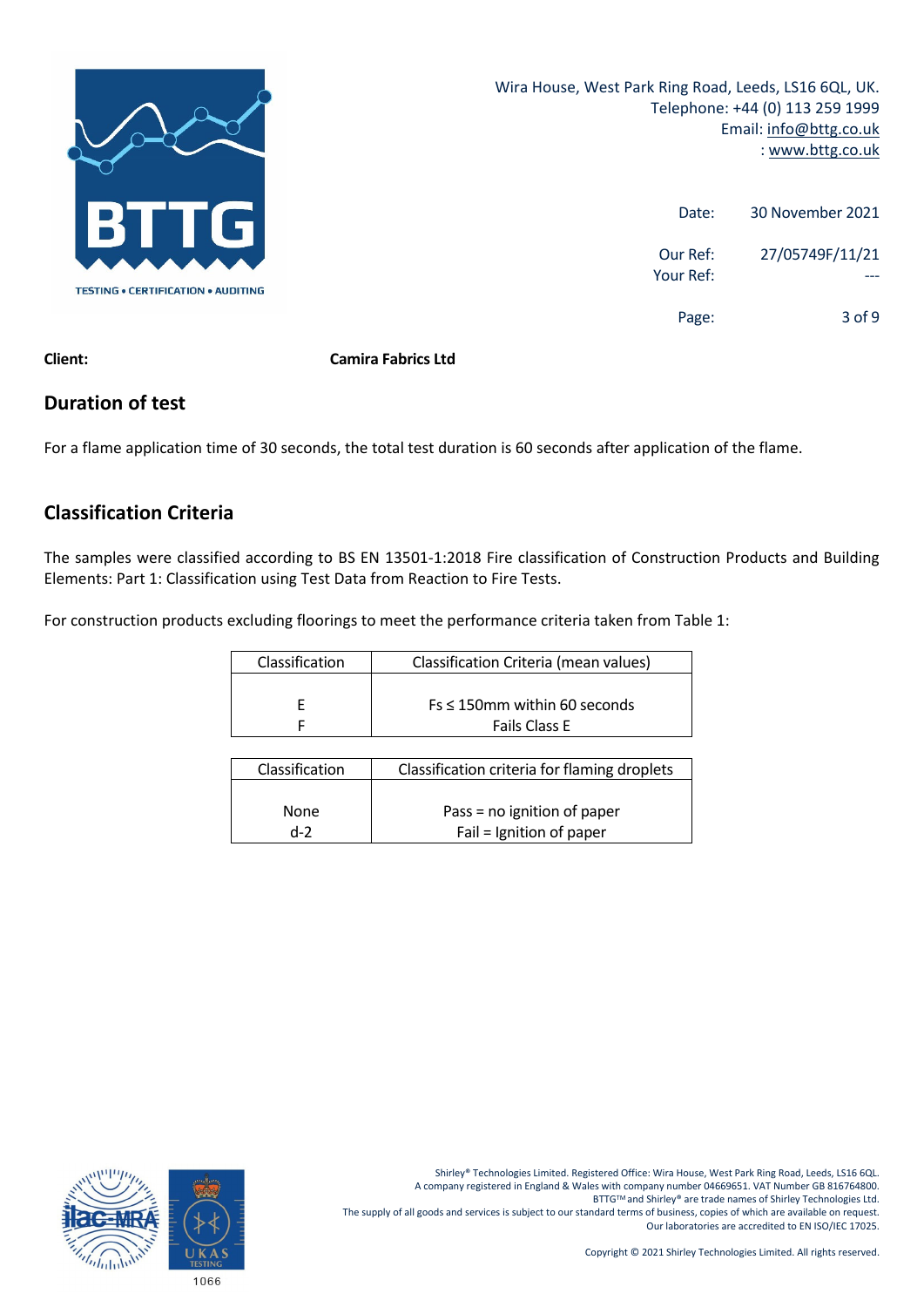

| 30 November 2021 | Date:                 |
|------------------|-----------------------|
| 27/05749F/11/21  | Our Ref:<br>Your Ref: |
| $4$ of 9         | Page:                 |

#### **Client: Camira Fabrics Ltd**

#### **Results**

The test results relate to the behaviour of the test specimens of a material under the particular conditions of the test; they are not intended to be the sole criterion for assessing the potential fire hazard of the material in use.

|                             |                |                         | Tip of flame reaches 150mm |                | Flaming droplets |                                            |
|-----------------------------|----------------|-------------------------|----------------------------|----------------|------------------|--------------------------------------------|
| Specimen                    |                | Ignition<br>(Yes or No) | Yes or No                  | Time taken (s) | Yes or No        | Ignition of<br>Filter paper<br>(Yes or No) |
|                             | 1              | No                      | No                         | N/A            | No.              | No.                                        |
| Machine<br><b>Direction</b> | $\overline{2}$ | No.                     | No                         | N/A            | No.              | No                                         |
|                             | 3              | No                      | No                         | N/A            | No               | No                                         |
|                             |                |                         |                            |                |                  |                                            |
| Across                      | 1              | No                      | No                         | N/A            | No               | No                                         |
| Machine                     | $\overline{2}$ | No                      | No                         | N/A            | No.              | No.                                        |
| Direction                   | 3              | No.                     | No                         | N/A            | No               | No                                         |

### **Note**

Sample was tested as an essentially flat product, the specimens were tested adhered onto a 12mm calcium silicate board as defined in BS EN 13238:2010, using PVA adhesive. A surface exposure was carried out only.

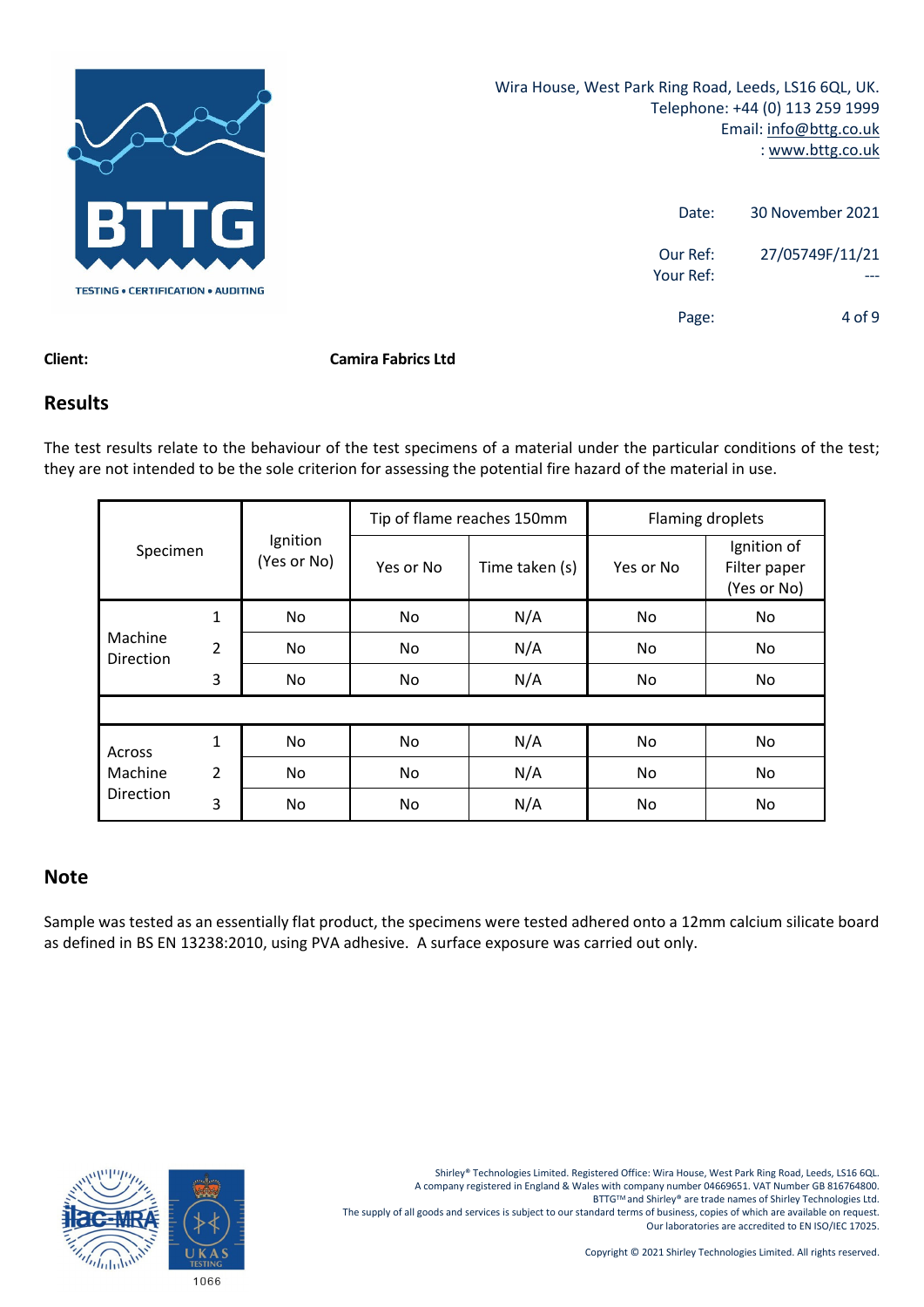

| 30 November 2021 | Date:                 |
|------------------|-----------------------|
| 27/05749F/11/21  | Our Ref:<br>Your Ref: |
| 5 of 9           | Page:                 |

**Client: Camira Fabrics Ltd**

# **FIRE TESTS ACCORDING TO BS EN 13823:2020 Reaction to fire tests for Building Products ‐ Building Products excluding floorings exposed to the thermal attack by a single burning item. Classified According to BS EN 13501‐1:2018**

**Date of Test: 26/11/21**

# **Conditioning**

The specimens were conditioned in accordance with BS EN 13238:2010.

# **Principle**

Test specimens, consisting of two vertical wings forming a right-angled corner, is exposed to the flames of a burner placed at the bottom of that corner. The flames are obtained by the combustion of propane gas, injected through a sandbox to give a heat output of 30.7±2.0kW.

The performance of the test specimen is evaluated over a period of 20 minutes. The performance requirements are: heat production, smoke production, lateral flame spread and falling flaming droplets and particles.

The heat production is measured by use of oxygen calorimeter that uses the principle that the amount of oxygen consumed in a fire is proportional to the amount of heat produced. The smoke production is measured by use of a light attenuation instrument installed in the exhaust duct alongside the sampling equipment used to measure the heat release. Visual observations are made of the horizontal flame spread and falling of flaming droplets and particles.

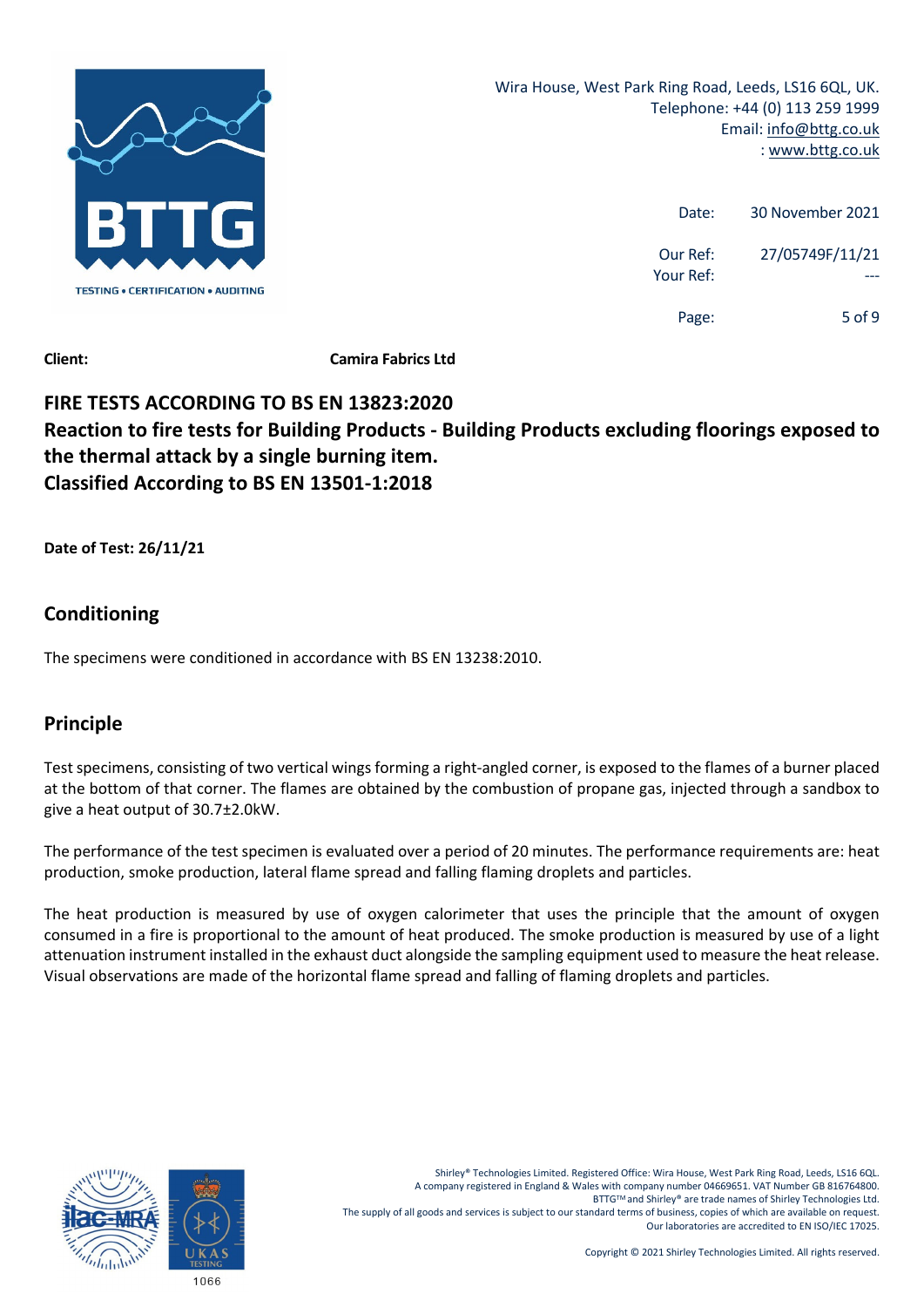

| 30 November 2021 | Date:                 |
|------------------|-----------------------|
| 27/05749F/11/21  | Our Ref:<br>Your Ref: |
| 6 of 9           | Page:                 |

#### **Client: Camira Fabrics Ltd**

#### **Procedure**

The test was carried out in accordance with BS EN 13823:2020.

Each specimen was tested adhered onto a 12mm calcium silicate board as defined in BS EN 13238:2010 , using PVA adhesive.

Each specimen was placed in the trolley as per the instructions given and placed underneath the hood in the testing chamber. The volume flow of the exhaust was set to 0.60±0.05  $m^3/s$  and maintained at this throughout the test period.

The temperatures in the exhaust hood and the ambient temperature should be within 4°C with the ambient temperature being within 20±10°C. The other pre-test conditions of ambient pressure and ambient relative humidity were also recorded.

The recording of baseline data is started at 0 s. At 120 s the auxiliary burner is ignited and the propane mass flow adjusted to the specified flow before 150 s, this flow to be kept constant throughout the test.

With the pre-test conditions met, the propane supply is switched from the auxiliary burner to the main burner at 300 s.

The burning behaviour of the specimen was recorded both automatically and visually over a period of 1,260 s from when the main burner was ignited.

At 1560 s the gas supply was terminated along with the automatic recording of the data. The conditions at the end of the test were recorded at least one minute after any remaining combustion has been totally extinguished.

The individual pre‐test and baseline conditions, apparatus specifications, test validity criteria, burner details was found to be within specified parameters. The graphs of HRR, HRR(30), THR, FIGRA, SPR, SPR(60), TSP and SMOGRA are found below with the results and classification.

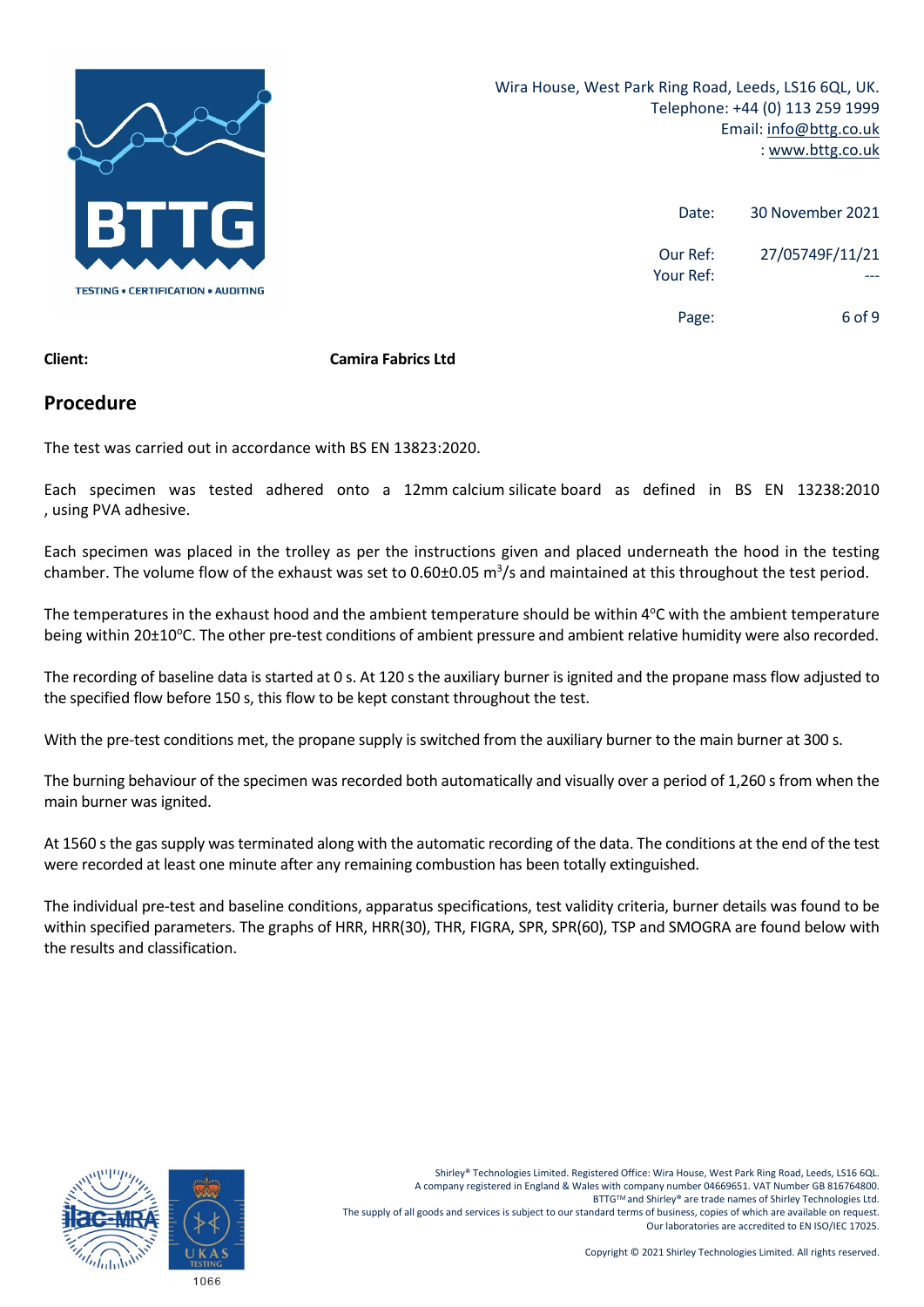

| 30 November 2021 | Date:                 |
|------------------|-----------------------|
| 27/05749F/11/21  | Our Ref:<br>Your Ref: |
| 7 of 9           | Page:                 |

#### **Client: Camira Fabrics Ltd**

### **Classification Criteria**

The samples were classified according to BS EN 13501:2018 Fire classification of Construction Products and Building Elements: Part 1: Classification using Test Data from Reaction to Fire Tests.

For construction products excluding floorings the classes are:

| <b>Classification</b> | Classification Criteria (mean values) |                                                          |                  |                |  |
|-----------------------|---------------------------------------|----------------------------------------------------------|------------------|----------------|--|
|                       | FIGRA <sub>0.2MJ</sub> (W/s)          | FIGRA <sub>0.4MJ</sub> (W/s)<br>$THR_{600s}$ (MJ)<br>LFS |                  |                |  |
| А2                    | $\leq 120$                            | N/A                                                      | Edge of specimen | $\leq 7.5$     |  |
| В                     | $\leq 120$                            | N/A                                                      | Edge of specimen | $\leq 7.5$     |  |
|                       | N/A                                   | $\leq$ 250                                               | Edge of specimen | $\leq 15$      |  |
| D                     | N/A                                   | $\leq 750$                                               | No requirement   | No requirement |  |

To meet classification A2 the sample also has to meet the requirements of either BS EN ISO 1182:2020 or BS EN ISO 1716:2020.

To meet classification B, C and D the sample also has to meet the requirements of BS EN ISO 11925‐2:2020.

Additional Classifications ‐ Smoke and Flaming droplets/particles

| Classification | Classification Criteria (mean values)            |                             |  |
|----------------|--------------------------------------------------|-----------------------------|--|
|                | SMOGRA $(m^2/s^2)$                               | $TSP600s$ (m <sup>2</sup> ) |  |
| s1             | $\leq 30$                                        | $\leq 50$                   |  |
| s2             | ≤180                                             | $≤200$                      |  |
| s3             | Not s1 or s2                                     | Not s1 or s2                |  |
|                |                                                  |                             |  |
| d0             | No flaming droplets/particles within 600 seconds |                             |  |
| d1             | No flaming droplets/particles persisting longer  |                             |  |
|                | than 10 seconds within 600 seconds               |                             |  |
| d2             | Not d0 or d1                                     |                             |  |

BTTG™ and Shirley® are trade names of Shirley Technologies Ltd.

The supply of all goods and services is subject to our standard terms of business, copies of which are available on request. Our laboratories are accredited to EN ISO/IEC 17025.

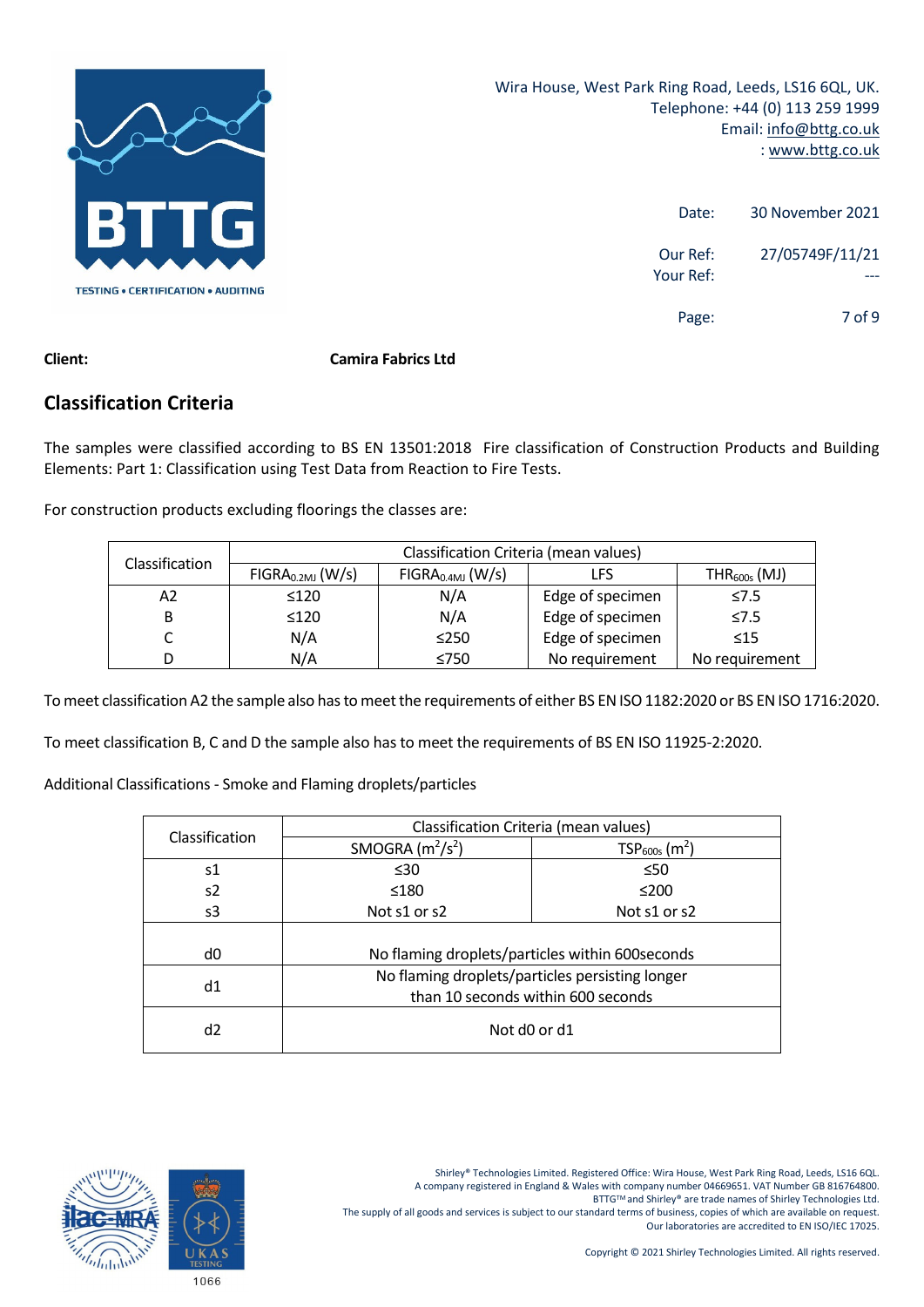

| 30 November 2021              | Date:                 |
|-------------------------------|-----------------------|
| 27/05749F/11/21               | Our Ref:<br>Your Ref: |
| 8 <sub>0</sub> f <sub>9</sub> | Page:                 |

#### **Client: Camira Fabrics Ltd**

#### **Results**

|                                     | <b>Specimen</b> |      |          | Mean |              |
|-------------------------------------|-----------------|------|----------|------|--------------|
| <b>Classification criteria</b>      |                 | 2    | 3        |      | <b>Class</b> |
| FIGRA <sub>0.2MJ</sub> (W/s)        | 4.8             | 26.8 | 4.9      | 12.2 |              |
| FIGRA <sub>0.4MJ</sub> (W/s)        | 4.8             | 13.0 | 4.9      | 7.6  | B            |
| $THR600s$ (MJ)                      | 1.0             | 1.6  | 1.2      | 1.3  |              |
| LFS to edge (yes or no)             | No.             | No.  | No.      | No   |              |
| SMOGRA $(m^2/s^2)$                  | $\Omega$        | 0    | $\Omega$ | 0    |              |
| $TSP600s$ (m <sup>2</sup> )         | 28.6            | 27.1 | 26.4     | 27.4 | s1           |
| FDP flaming $\leq 10$ s (yes or no) | No.             | No.  | No.      | No   | d0           |
| FDP flaming $>$ 10 s (yes or no)    | No.             | No   | No       | No   |              |

#### **Note**

The test results relate to the behaviour of the test specimen of a product under the particular conditions of the test; they are not intended to be the sole criteria for assessing the potential fire hazard of the product in use.

## **Comment**

The results meet the requirements of a Class B, s1, d0**,** as specified in BS EN 13501‐1:2018.

An estimation of uncertainty of measurement has been taken into account when making a judgment to any pass/fail criteria. Under our Policy we have used a non‐binary decision rule.

See our Decision rules Policy (http://www.bttg.co.uk/decision-rules-policy) for further information.

| Reported by:      | A Shute, Senior Lab Technician |
|-------------------|--------------------------------|
|                   |                                |
| Countersigned by: | P Doherty, Manager             |

Enquiries concerning this report should be addressed to Customer Services.